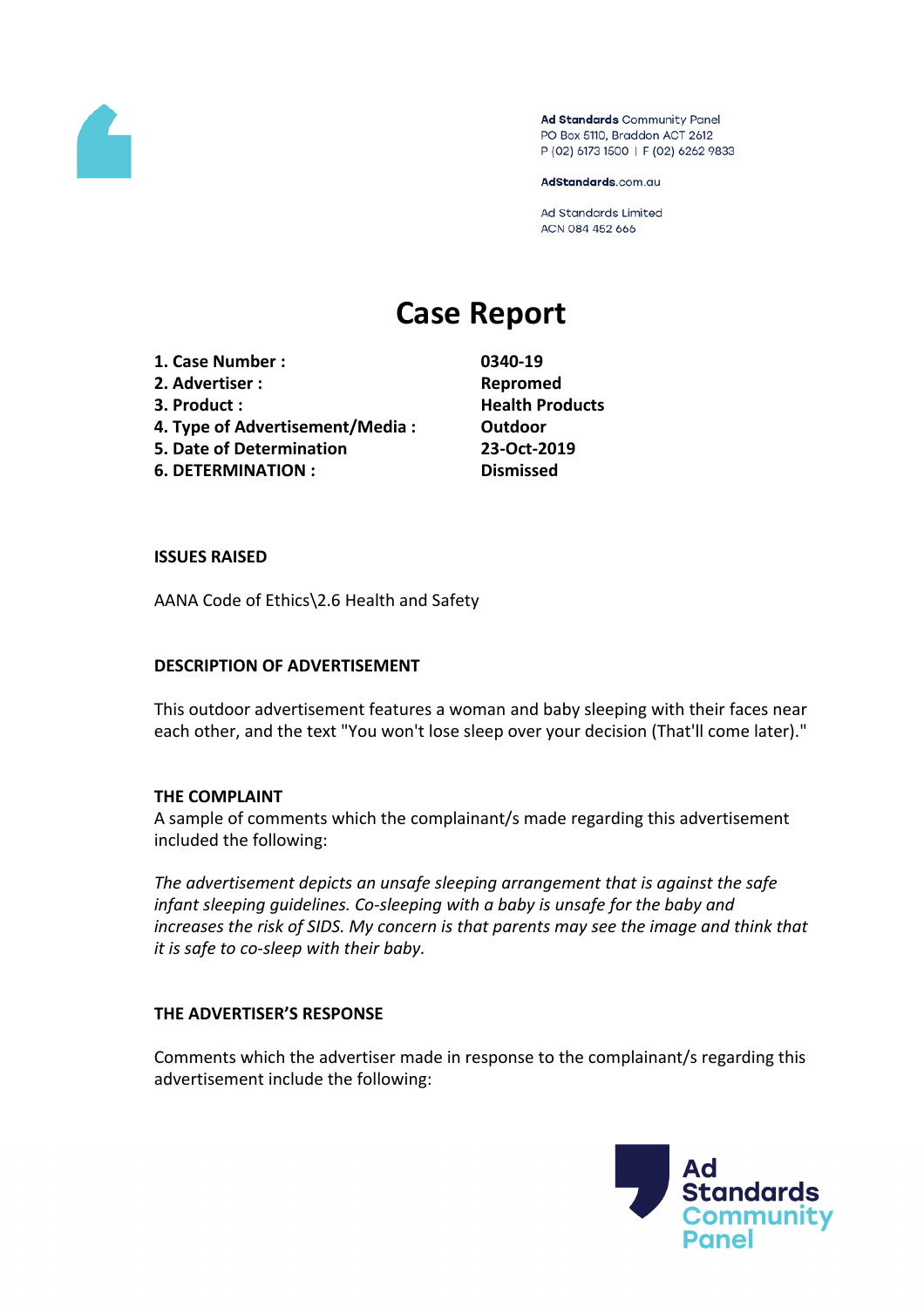

*We would like to advise that the campaign, as referenced by the above case number, has concluded and we are confident that the artwork is no longer within the public space.* 

*However kindly find below requested information for the Community Panel's consideration.*

*Description of the Advertisement;*

*The campaign, called 'You Won't Loose Sleep' acknowledges patients' elevated stress levels when deciding between fertility clinics and provides assurance that they have made a strong decision when choosing Repromed for their fertility care.* 

*Comprehensive comments in relation to the complaint; The reason for concern raised in this complaint centres around 2.6 of the AANA Code of Ethics, Health and Safety.*

*The intent of the advert was not to endorse or encourage parents to co-sleep with their infant. Rather it acknowledges the stress that is often associated with fertility treatment and by removing this stress (ie selecting Repromed) they will be in a more relaxed position. The advert also playfully speaks to the future for these people as once they become parents they will have many sleepless nights with their new born.*

## **THE DETERMINATION**

The Ad Standards Community Panel (the Panel) considered whether this advertisement breaches Section 2 of the AANA Code of Ethics (the Code).

The Panel noted the complainant's concern that the advertisement depicts an unsafe sleeping arrangement that is against safe infant sleeping guidelines.

The Panel viewed the advertisement and noted the advertiser's response.

The Panel considered whether the advertisement was in breach of Section 2.6 of the Code. Section 2.6 of the Code states: "Advertising or Marketing Communications shall not depict material contrary to Prevailing Community Standards on health and safety".

The Panel considered that while the mother and baby's faces are depicted close together, the image does not depict the rest of their bodies and it is unclear whether they are lying in a bed sleeping. The Panel considered that the two could be lying on a lounge or cuddling and considered that closed eyes is not of itself a clear indication of sleep, particuarly when babies are involved. The Panel noted that closing one's eyes when cuddling or smelling a baby is not uncommon.